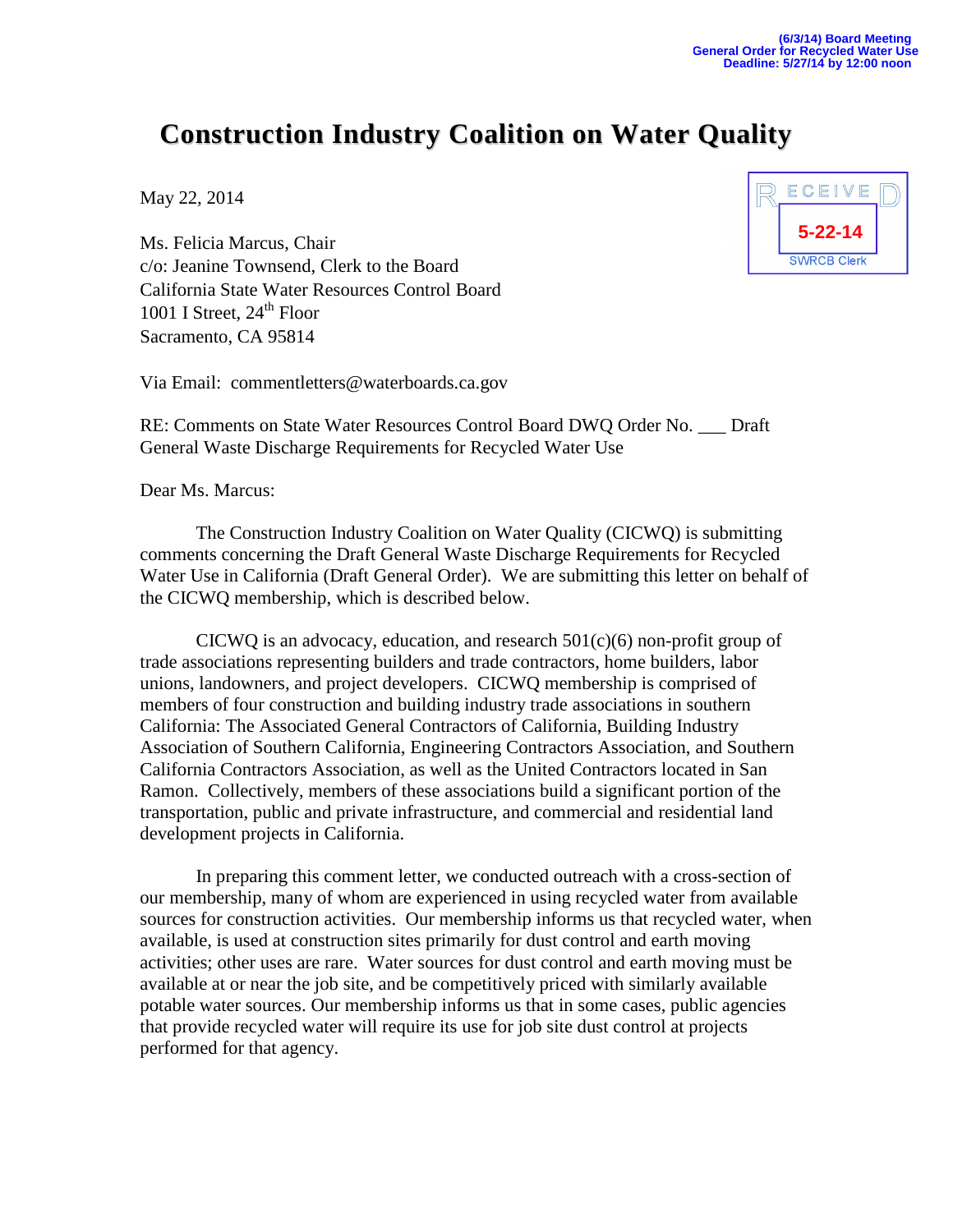CICWQ is encouraged that the Draft General Order could potentially provide additional sources of water to be used during construction; however we must point out that there are limitations and standards that exist that might prevent its use under certain conditions. One example is with the manufacture of concrete. Concrete is composed of cement, chemical admixtures and aggregates that are mixed with water to create a construction material widely used for buildings, roadways and infrastructure. Concrete can have different properties depending upon the mixture used to create it including strength, elasticity, hardness and workability. Various building standards specify the necessary properties of concrete depending on its application and use. The chemical characteristics of recycled water will vary depending on the source, therefore a recycled water use policy should not unintentionally establish a use criteria or requirement that interferes with the standards that concrete must meet for a specific job.

Similarly the Draft General Order should not create requirements that could potentially conflict with other state, regional or local environmental goals and objectives. For example, if recycled water use is required on a job for dust suppression or soil compaction, but the source of the recycled water is not directly available at the job site, a significant number of truck trips could be generated to haul the water to the site for its use. This would result in increased air emissions that would have not otherwise occurred. CICWQ believes that the Draft General Order should create opportunity to further allow reuse of a valuable resource and increase flexibility for California, but must avoid establishing additional regulatory barriers that could potentially contradict other environmental rules and regulations.

We have reviewed the Draft General Order and find that an element of the Order is unnecessary and should be eliminated. This element creates additional paperwork and increases administrative burden on contractors, who in the absence of an alternative, use recycled water for job site dust control and other practices just as they would for potable water, which doesn't require tracking. Our issue arises from language contained in Section C. Water Recycling Administrator Requirements, No 10 (emphasis added):

The Administrator shall develop recycled water use requirements for Title 22 approved uses such as dust control, concrete mixing, etc. Users of recycled water for such activities shall complete a recycled water release form or equivalent tracking documentation when receiving recycled water from the Administrator. This General Order allows transportation of recycled water by tanker-truck.

As written, this provision introduces a new and unnecessary paperwork preparation step into the process of using recycled water from an approved (the Administrator) source by a contractor. Currently preparation of a "recycled water release form or equivalent tracking documentation" is not required when contractors use recycled water anywhere in California. Furthermore, it should not be the responsibility or the burden of the contractor to track recycled water use at construction sites for recycled water that an Administrator (or the User Supervisor as defined in Attachment D) has certified to meet all applicable use standards per the Draft General Order requirements.